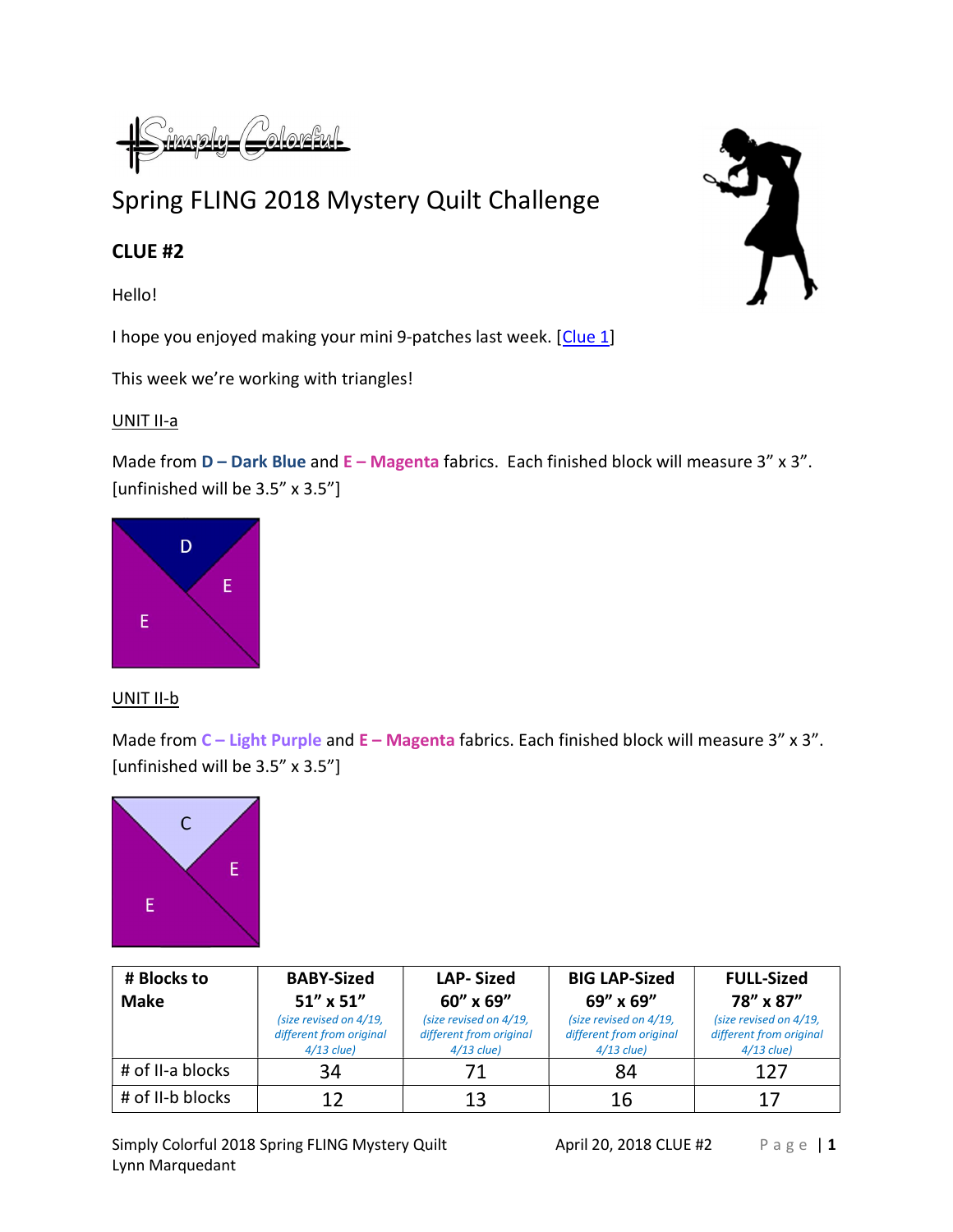Congratulations, you're done with Clue #2!

Clue #3 will be published on April 27, 2018 at 7AM EST on http://www.simplycolorful.com/18mqscrappyspringfling.html

APPENDIX: Clue Schedule

Clue 1 – April 13, 2018 (Revised on 4/19)

Clue 2 – April 20, 2018

Clue 3 – April 27, 2018

Clue  $4 - May 3$ , 2018 (note: this isn't a Friday)

Clue 5 – May 11, 2018

Clue 6 – May 18, 2018

Clue 7 – May 25, 2018 (note: the reveal happens on Friday of Memorial Day Weekend!)



Don't forget to subscribe to www.youtube.com/simplycolorful1 Or Patreon: www.patreon.com/simplycolorful (thank you in advance!)